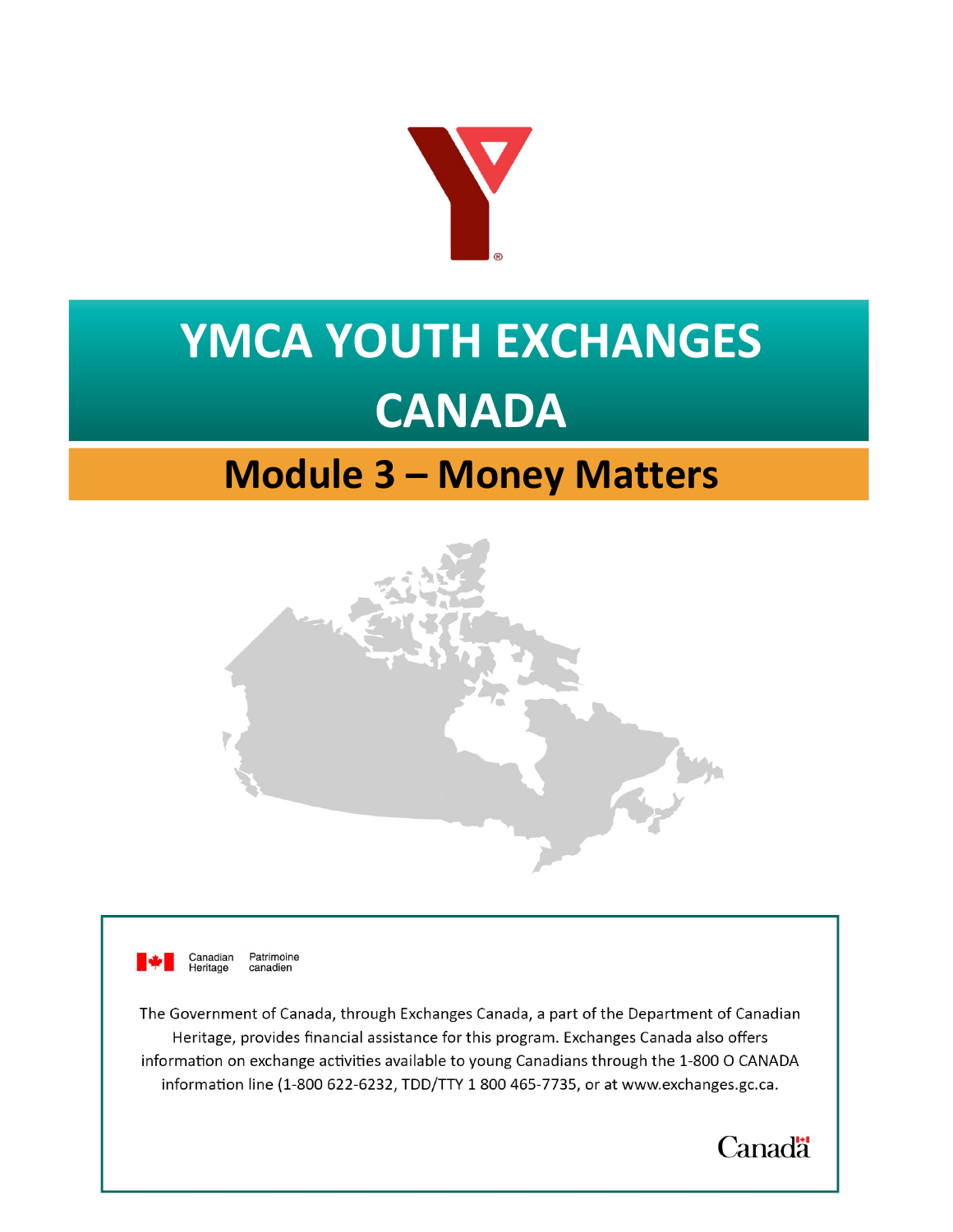#### **Acknowledgements**

Since 1994, we have received advice, suggestions and examples from many exchange leaders. We thank them for their support. We also wish to thank our Youth Advisory Committee and our Group Leader Advisory Committee for their invaluable feedback and suggestions.

We would like to thank the Canadian 4-H Council, Experiences Canada, and the many other organizations who contributed.

Revised 2021

Copyright 2021 by the YMCA of Greater Toronto 2200 Yonge Street, Unit 300 Toronto, ON M4S 2C6 Tel: 1-877-639-9987 Fax: (647) 439-4502

All parts may be reproduced for educational purposes without permission of the YMCA of Greater Toronto, providing the YMCAYouth Exchanges Canada program is acknowledged. Principal sources of information have been identified wherever possible.

Aussi disponible en français.

Your YMCA's charitable registration number is 11930 7080.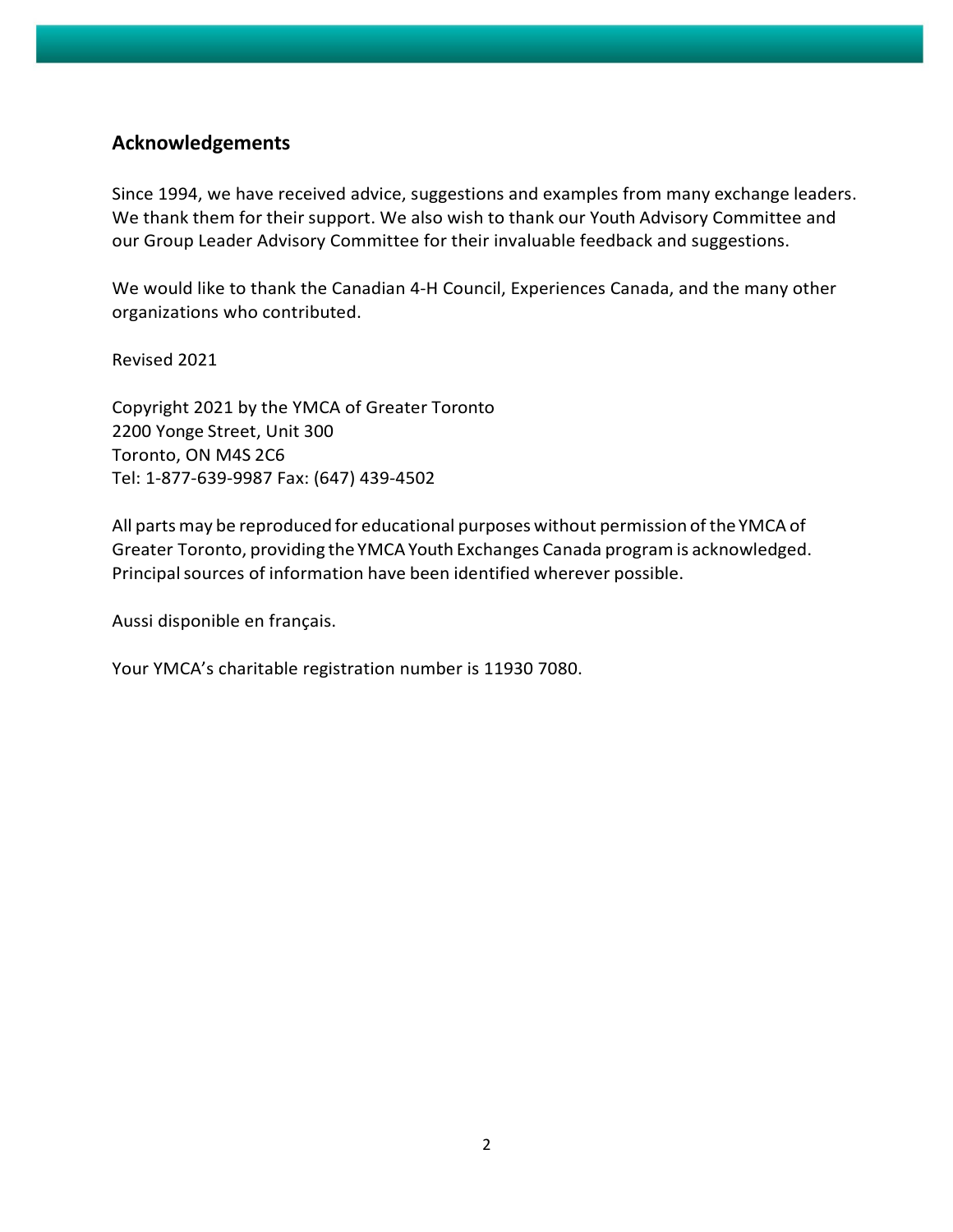# **Workbook for YMCA Exchange Leaders Module 3 - Money Matters**

# **Table of Contents**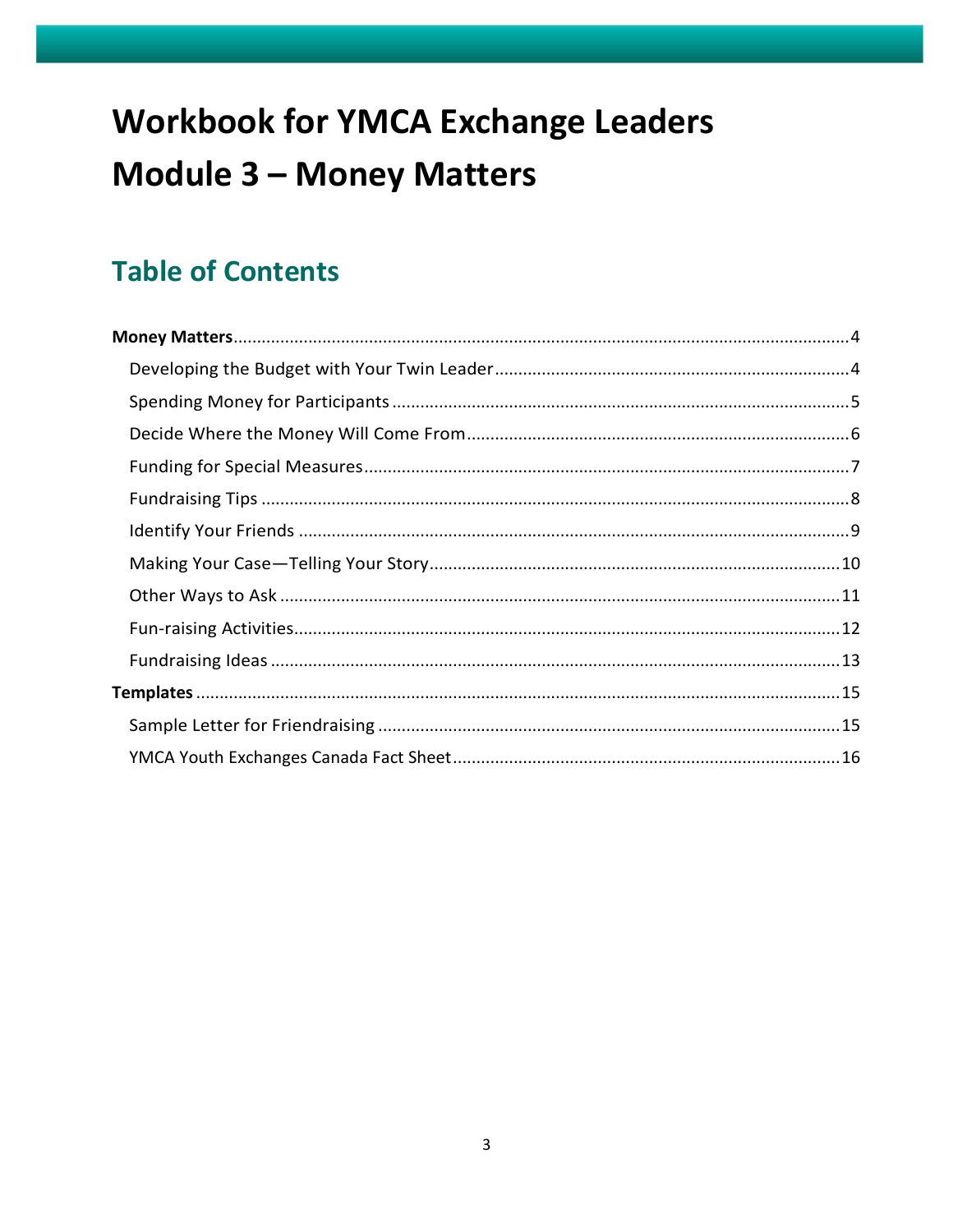# <span id="page-3-0"></span>**Money Matters**

# **Developing the Budget with Your Twin Leader**

#### **Who pays for what?**

Before you draw up your budget, discuss it and make some decisions with your twin leader. Decide how you will find your host programs. This includes meals, local transportation, entrance fees, and special activities covered by the host community.

**Make sure there is clear agreement as to which group is responsible for what.** Most groups decide they will fund all the activities when the twin group visits.

Your host plan however, should not drive your fundraising goals. Your fundraising should drive what you are able to plan.

### **Participant fees**

Participant fees are a group fee based on \$75 per member. The total for fees should be part of your overall fundraising plan. If this amount is a barrier, talk with your Regional Coordinator.

# **Financial Report**

Once you have a good idea what your budget will be, fill in the Financial Report and Estimate of Participant Hours form in the Exchange Plan. Forms are on the group leader website [\(http://www.yecgl.net\)](http://www.yecgl.net/). Please submit electronically to your Regional Coordinator by the due date.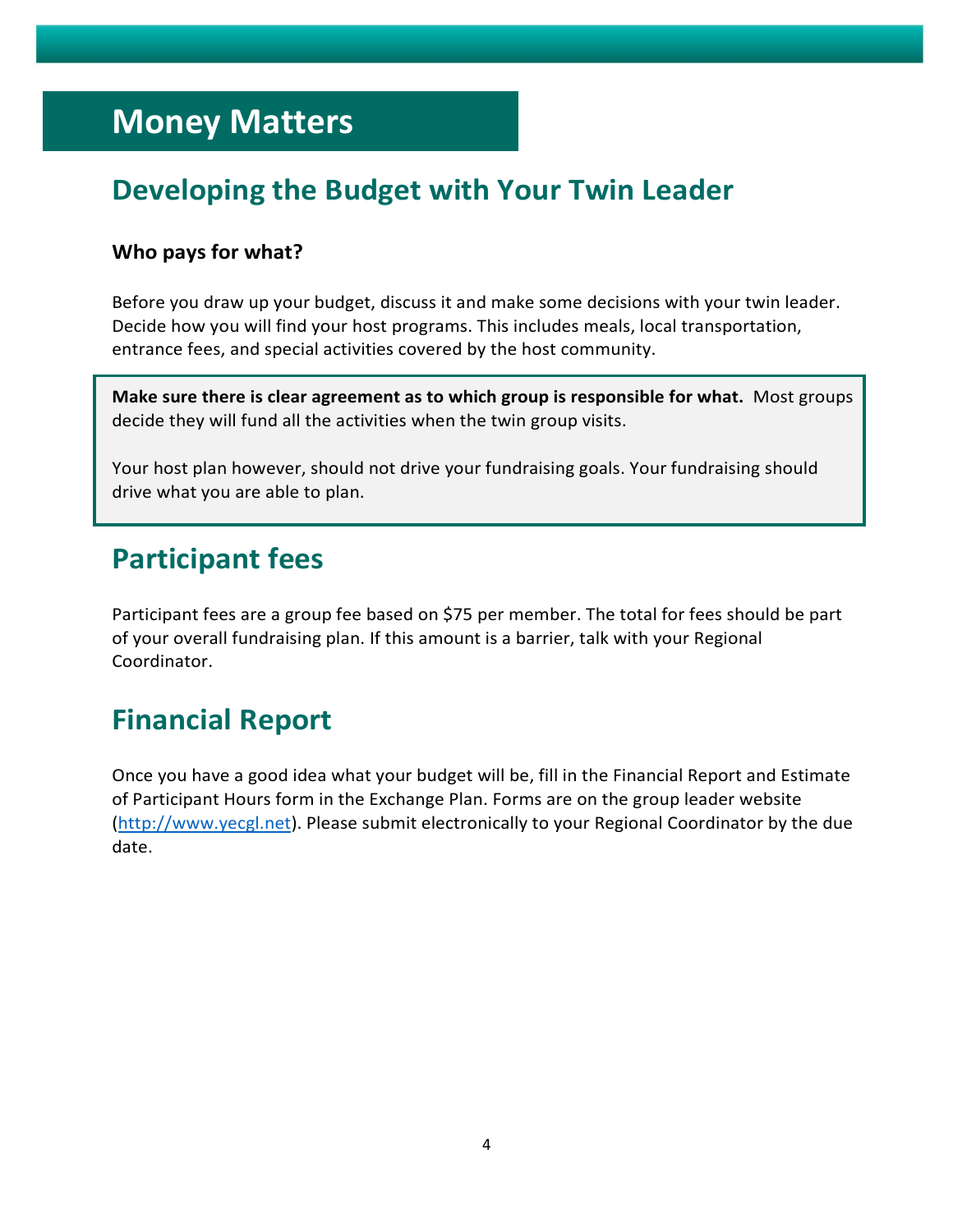# <span id="page-4-0"></span>**Spending Money for Participants**

Do you want to provide spending money for your group so that each member has the same amount to spend when visiting your twin group? This makes sure that no group member is at a disadvantage and that parents/guardians with limited resources don't feel pressured to contribute.

If members are bringing their own money, agree on an amount. One option is to ask participants to surrender all their spending money. Change it into small bills, place it in an envelope with the name and amount of money in it and play banker, perhaps distributing it every second day.

Be aware of the financial circumstances of each group member. If one member has less money, it will affect the group atmosphere. The best way for the group to handle spending money will depend on the age and maturity of the group members and your destination.

Be sensitive about your twin group's economic situation. What may be feasible in one community may be impossible in another. It is important for both you and your twin to feel comfortable with the amount spent in both communities.

As youth are involved with the host plan, they can also help develop the budget. Participants should be involved in the decisions about spending money. This way, they will be more willing to help with fundraising and have a better sense of the costs.

Our youth advisory committee suggests that:



- Youth can be involved in budgeting.
- Youth can research the costs of planned activities.
- Youth can alter the host plan to meet financial constraints.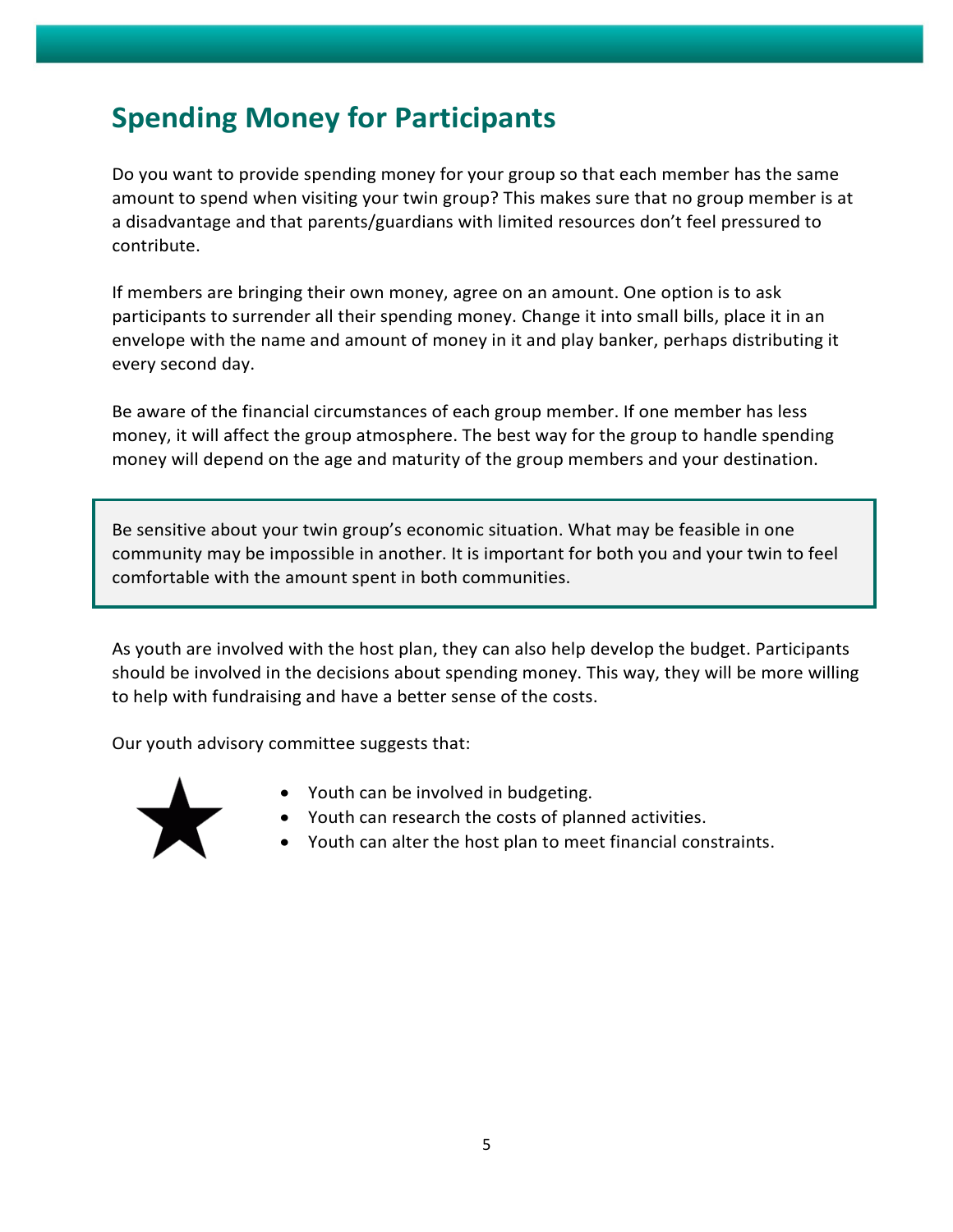## <span id="page-5-0"></span>**Decide Where the Money Will Come From**

How much money will come from fundraising through special events? Corporate sponsorship? Donations? School board? Service clubs?

In the example, based on their expenses, the group will need to raise \$3,180. How much can you reasonably expect to raise? Remember that your fundraising should be driving your exchange plan, and not the other way around.

| <b>Events</b>                  |         |
|--------------------------------|---------|
| Dance                          | \$750   |
| Baked goods sale               | 250     |
| <b>Bingos</b>                  | 430     |
| Raffle                         | 1000    |
| <b>Corporate Donations</b>     |         |
| <b>Community Service Club</b>  | 250     |
| Fernanda's Jewellery Store     | 100     |
| The Corner Store               | 50      |
| Jamieson's Card and Gift Store | 50      |
| <b>Individual Donations</b>    |         |
| Sylvie "Bank Manager"          | 100     |
| Jay"Friend of Sylvie"          | 100     |
| Wendy"Aunt of Participant"     | 100     |
| <b>Total from Fundraising</b>  | \$3,180 |
|                                |         |
| <b>Worst case</b>              | \$      |
| <b>Realistic</b>               | \$      |
| Ideal                          | \$      |

On average, for every \$100 you want to raise, you will need to spend \$20. You may want to add 20 per cent to your fundraising goal.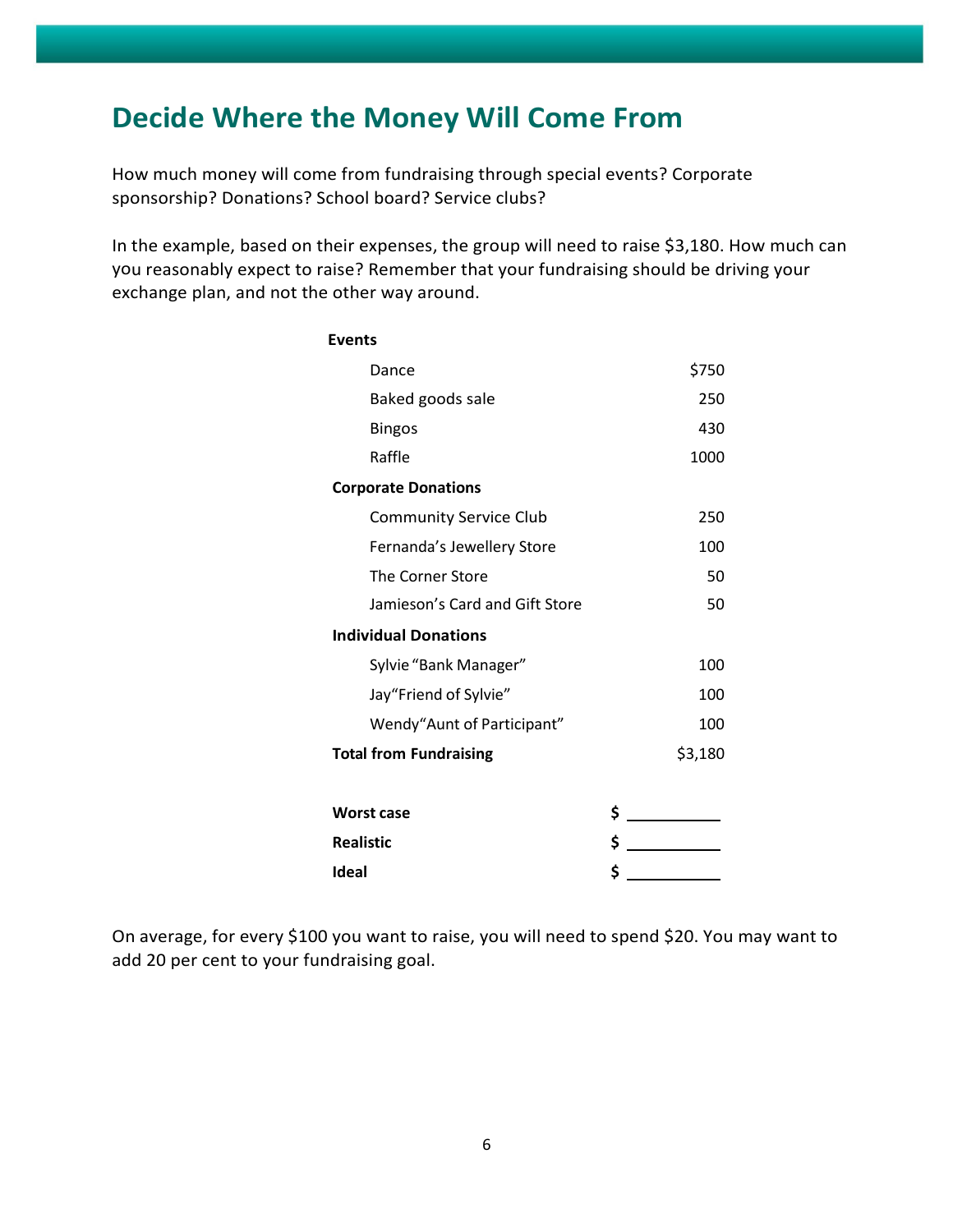# <span id="page-6-0"></span>**Funding for Special Measures**

The Special Measures Client Fund offers many groups facing barriers to participation the opportunity to experience a reciprocal exchange through funding support.

Generally, these measures may be eligible for funding:

- Extra leaders—for younger groups and groups that need more support. Each request is considered on its own merits.
- Alternative housing—if possible, consider billeting first because it allows participants to develop a stronger understanding and friendship with their twin. It also ensures a higher degree of supervision. During a common stay a few leaders are responsible for the entire group. Sometimes, however, billeting is not possible. If so, requests for common stays are evaluated to see if hosting is a barrier. Your Regional Coordinator can give you details and tell you how to apply for a common stay.
- Modified vehicles.
- Interpreters, guides and special assistants.
- Food Support

All requests are considered individually, according to the group's needs. If a challenge exists that is a barrier to participation, additional funding may be provided.

#### **What is not funded:**

- Substitute teachers.
- Cost of local activities.
- Local transportation unless it creates a barrier to participation.
- Meals while travelling.

#### **Applying for Special Measures funding**

#### **Please speak to your Regional Coordinator about the timing of your request**

Funding must be approved before travel. Contact your Regional Coordinator to discuss your needs as soon as you become aware that this might be an issue. Submit requests by the date given by your Regional Coordinator.

Past this date, the chances of funding decrease significantly. Unapproved expenses during the exchange will not be covered unless there is an emergency or a situation that compromises participants' safety.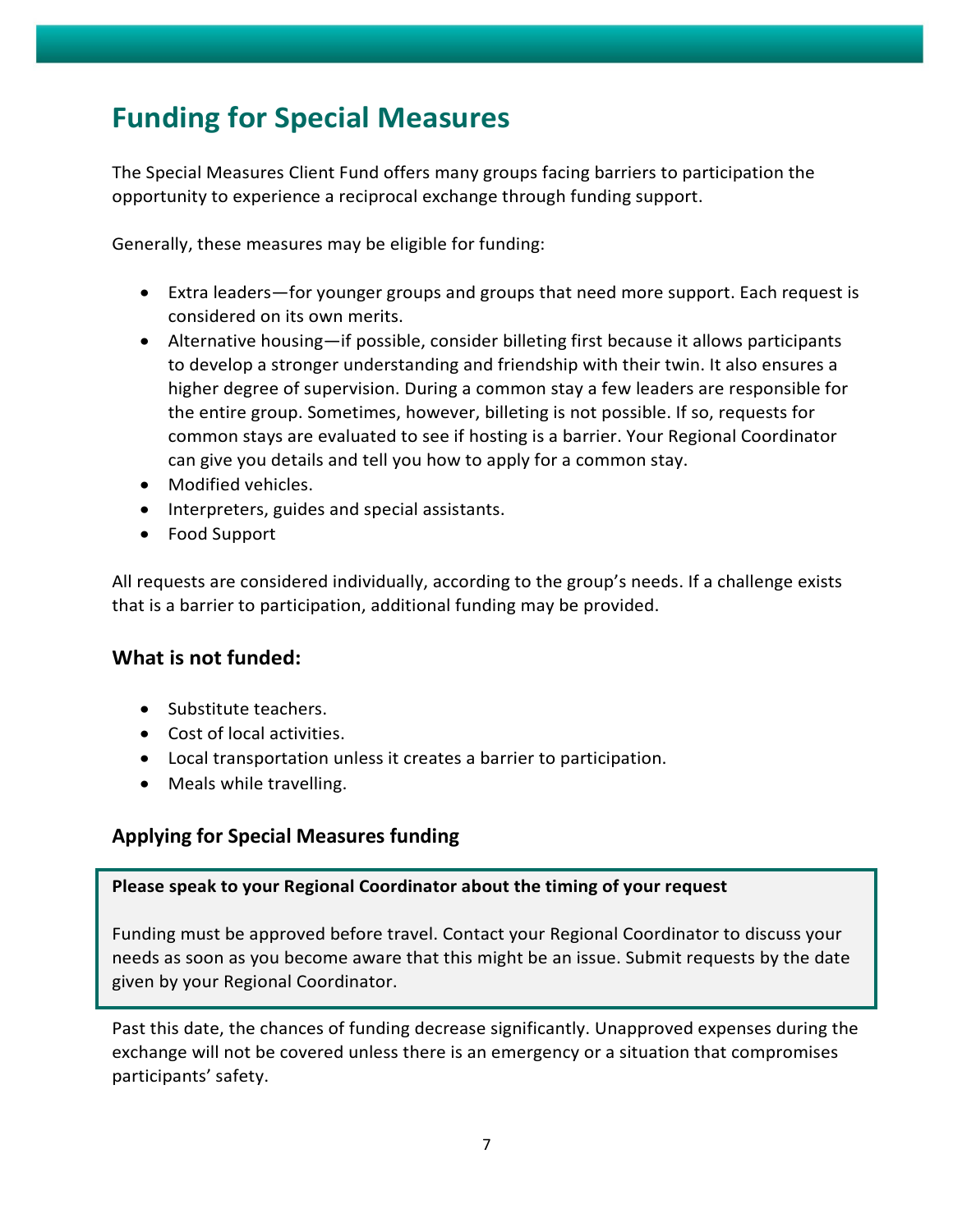## <span id="page-7-0"></span>**Fundraising Tips**

Besides raising money for exchange activities, organizing and holding fundraising events helps develop community awareness of the exchange. Creativity—using all available options—is the key to successful fundraising.

#### **Face-to-face**

People give to people, not to organizations. Meeting face-to-face gets better results than sending a letter. If you do send a letter, follow it up one week later with a phone call.

#### **Be specific**

When asking for donations, state the amount you'd like.

#### **Asker must be a donor**

The person asking for money must have given money or be involved in fundraising activities with the group.

#### **20/80 rule**

Twenty per cent of the donors will give you 80 per cent of the money.

#### **It's fun!**

Fundraising = funraising + friendraising = fun.

You know what your expenses are. You know how much you have to raise. Now you have to choose methods that you feel comfortable with and that will work in your community.

#### **Friendraise**

You can ask a community leader, local business, or service club for money—Friendraise.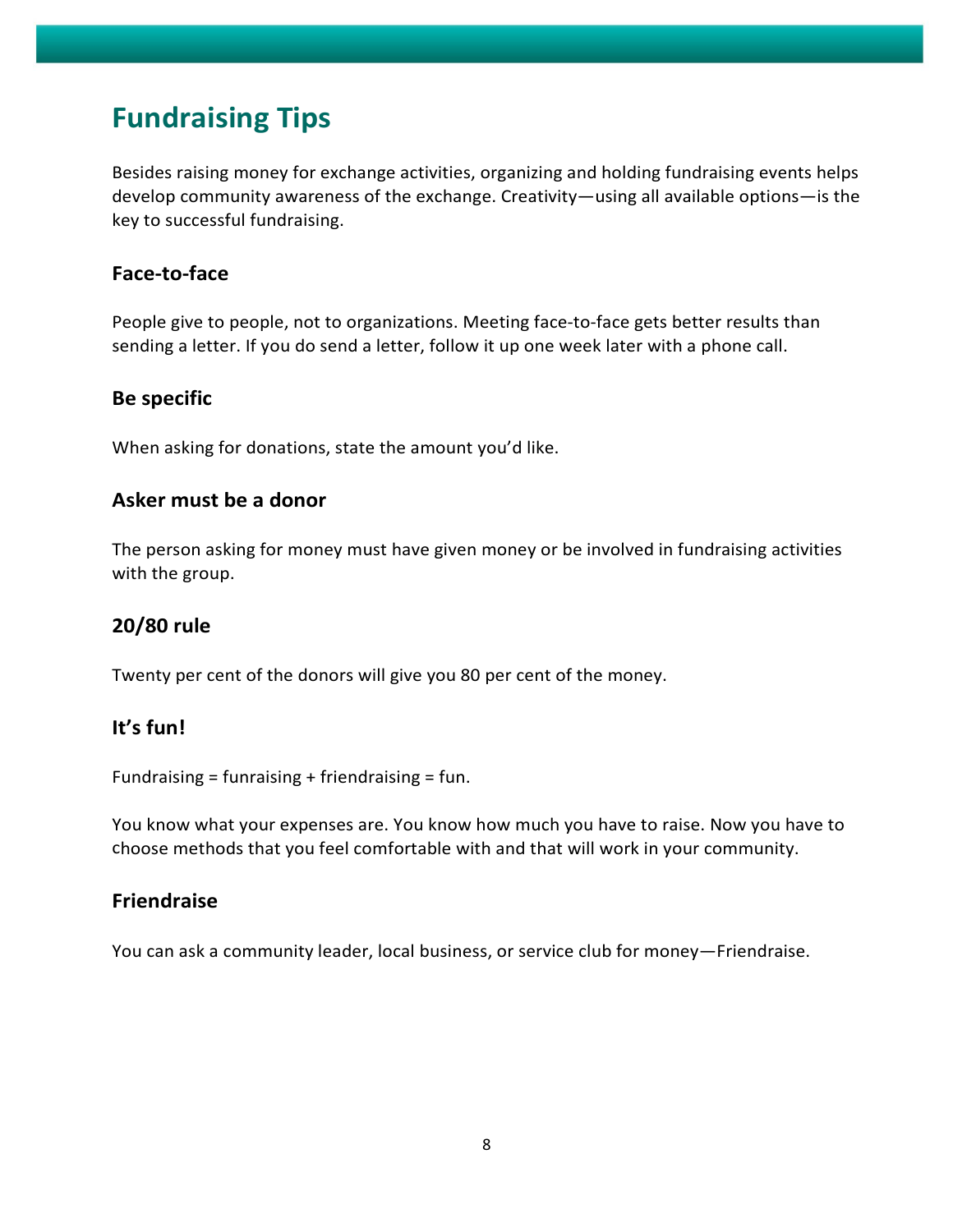# <span id="page-8-0"></span>**Identify Your Friends**

Identify who would be a good person to ask for a donation. Each of these contacts is a possible Friend. Brainstorm until you have a list of at least 20.

Try friends, relatives, colleagues, parents'/guardians' and leaders' business connections.

Do the participants in your group eat at the same restaurant? Does your association give all its business to the same printer? Does everyone use the same corner store? These are all ready-made Friends.

#### **Who does what?**

Decide who will get a face-to-face meeting with a group member. Ideally, two people should call on a Friend—a group leader or parent and a participant. One of you should know the Friend.

Decide who will receive a letter, and follow it up with a phone call.

Set up a schedule, and decide who will meet with each contact or who will write the letter. Please see the end of this document for a letter template and YMCA Fact Sheet.

Set a deadline for people to make their contacts and assign yourself the responsibility of checking that everyone can make the deadline. Checking back keeps everyone on track and keeps you up to date on how the fundraising is going.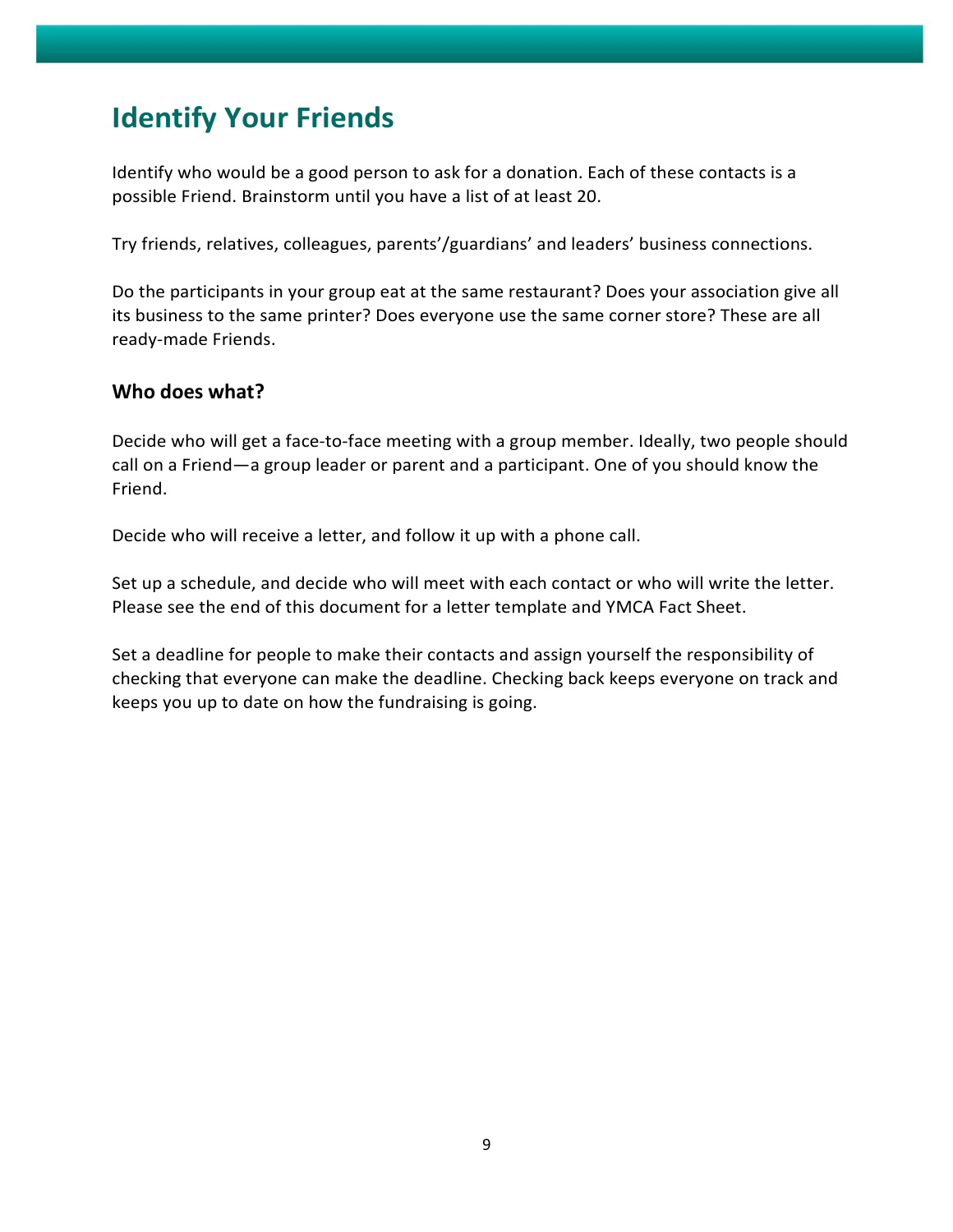# <span id="page-9-0"></span>**Making Your Case—Telling Your Story**

When you meet with your Friend, or write a letter, you will want to say what your exchange is about, what it will accomplish, and what kind of donation you would like. This is called presenting your case, but it's really telling your story.

#### **Mission**

State your mission or objective:

- Be specific and clear
- Say what your exchange objectives are
- State you are part of the YMCA Youth Exchanges Canada Program.

#### **Benefits**

Describe the benefits to your group and to your community, and how you will reach your objective:

- The group will learn about another culture and a different part of Canada by staying with host families.
- The twin group will visit your community.

#### **Budget**

Tell them about your budget:

- Be specific and clear
- Include the amount of funding you are receiving through the program and the total you expect to raise.

#### **Ask**

Tell your friend what you want. Ask for the donation directly and specifically. Example: A donation of \$200 will help us take our guests to the local museum.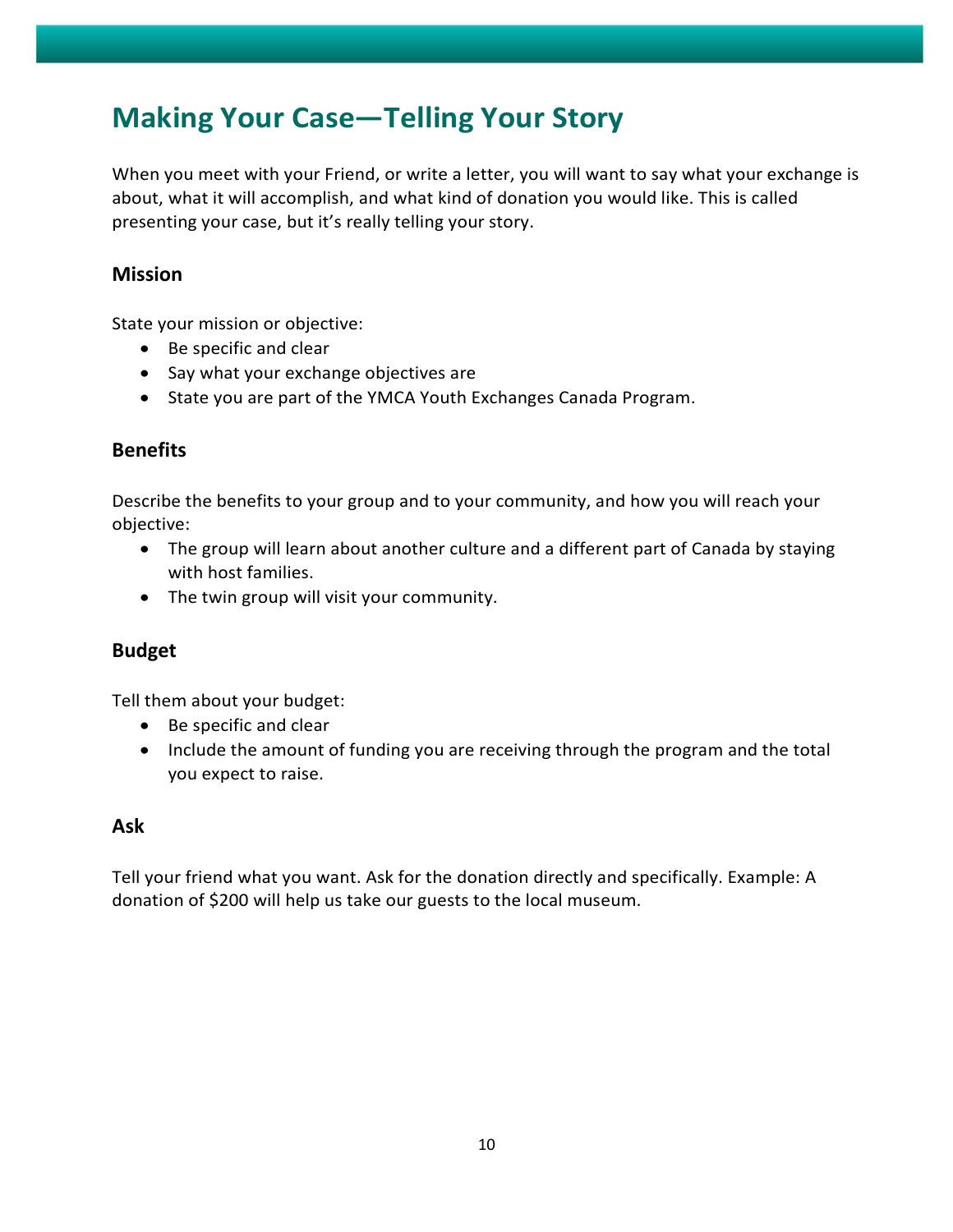# <span id="page-10-0"></span>**Other Ways to Ask**

#### **Challenge grant**

You can set up a Challenge Grant. In this challenge, a person or organization donates to your group and challenges other people or organizations to match it. Challenges can result in some friendly competition, raising both enthusiasm and money.

"Tom's Gas n Wash will give the \_\_\_\_\_ Association Youth Exchange 50 cents for every car washed during the week of \_\_\_\_\_\_ when the driver says 'I support the YMCA Youth Exchange.'"

"Leaside High challenges Brookside to a fundraising dance marathon."

#### **In-kind donations**

You can also ask for help that's "in-kind." Businesses or even community groups may find it easier to donate goods or a service instead of money. Make up a list of items or services you need.

Negotiate free entrance or reduced rates to tourist attractions. If you are planning a raffle, ask for TVs, camcorders, cameras, sculptures, airline tickets, etc.

#### **Examples:**

- In Yellowknife, Northwest Territories, a local tour company provided a free guided tour of the city the first day of the exchange.
- In Vancouver, B.C., the Canadian Armed Forces provided warm clothing and sleeping bags for a trip to the Northwest Territories.
- In Rockyford, Alberta, the Lions Club made their chuckwagon available for a pancake breakfast fundraising event.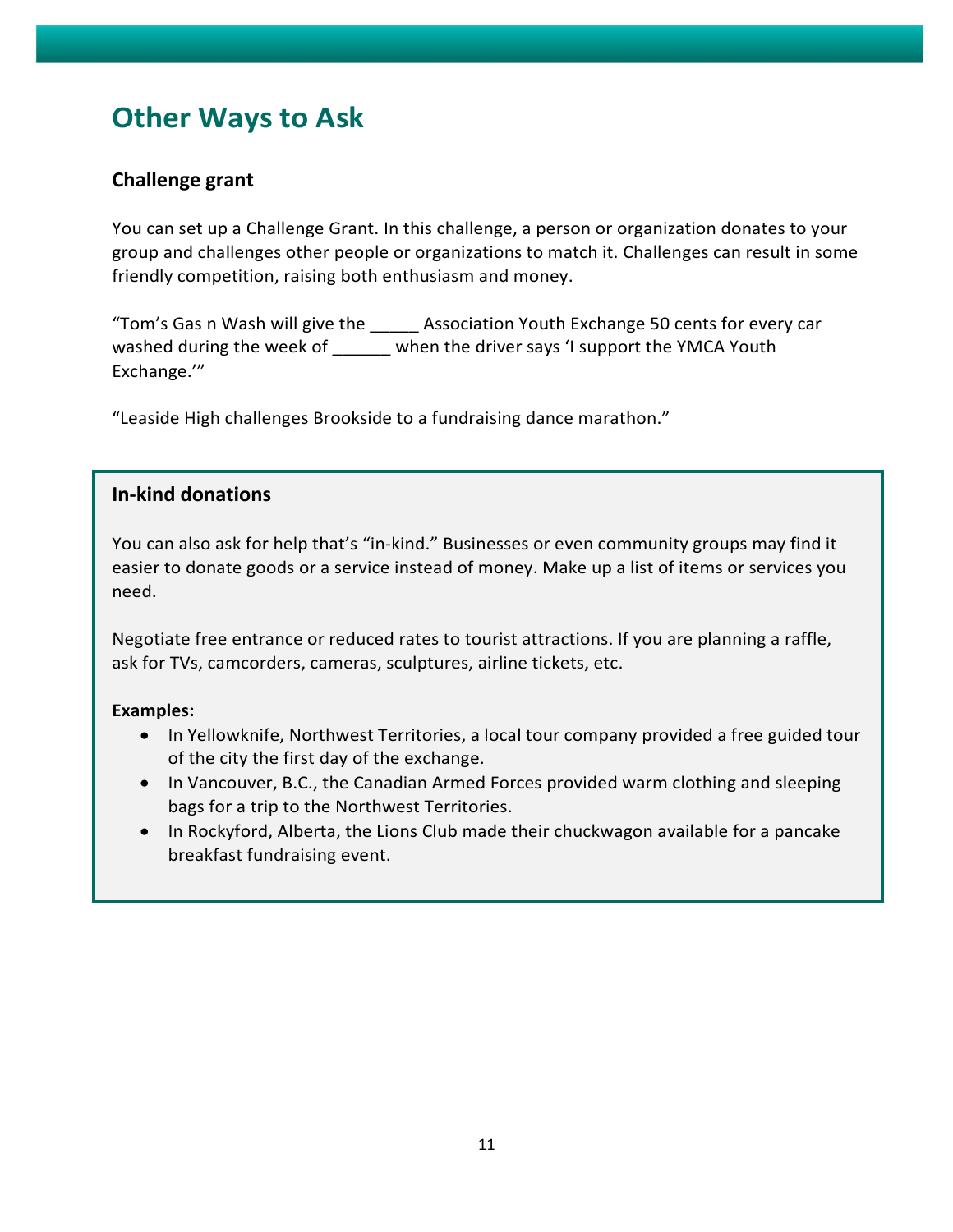# <span id="page-11-0"></span>**Fun-raising Activities**

#### **What type?**

Some fundraising activities are more successful in some communities than others. Think about successful events that you've seen and what made them work. **The "tried and true" ideas are the best fundraising ideas; you don't have to reinvent the wheel.** Check if parents/guardians can provide fundraising opportunities through their work place.

#### **Who?**

How much commitment do group members need? Parents/guardians? Others?

Having the whole group participate in fundraising helps develop a team spirit and sense of purpose. Be realistic about the time required to organize an activity and the time your group has available.

#### **How much?**

Talk to others who've run similar events to help set a realistic goal. Draw up a list of your expenses so you know how much you are spending to make your target. **(The event that raises the most money is the event where all labour and items are donated.)**

Unless you've run this event before, double the amount of organizing time you think you'll need.

#### **Make sure it'll work**

You'll have a much better chance for success if you can say yes to the following:

- My group is enthusiastic about this event and prepared to take the time to make it successful,
- The time needed to organize and run this event matches the time my group has,
- This event lets group members talk about why they are participating in the exchange.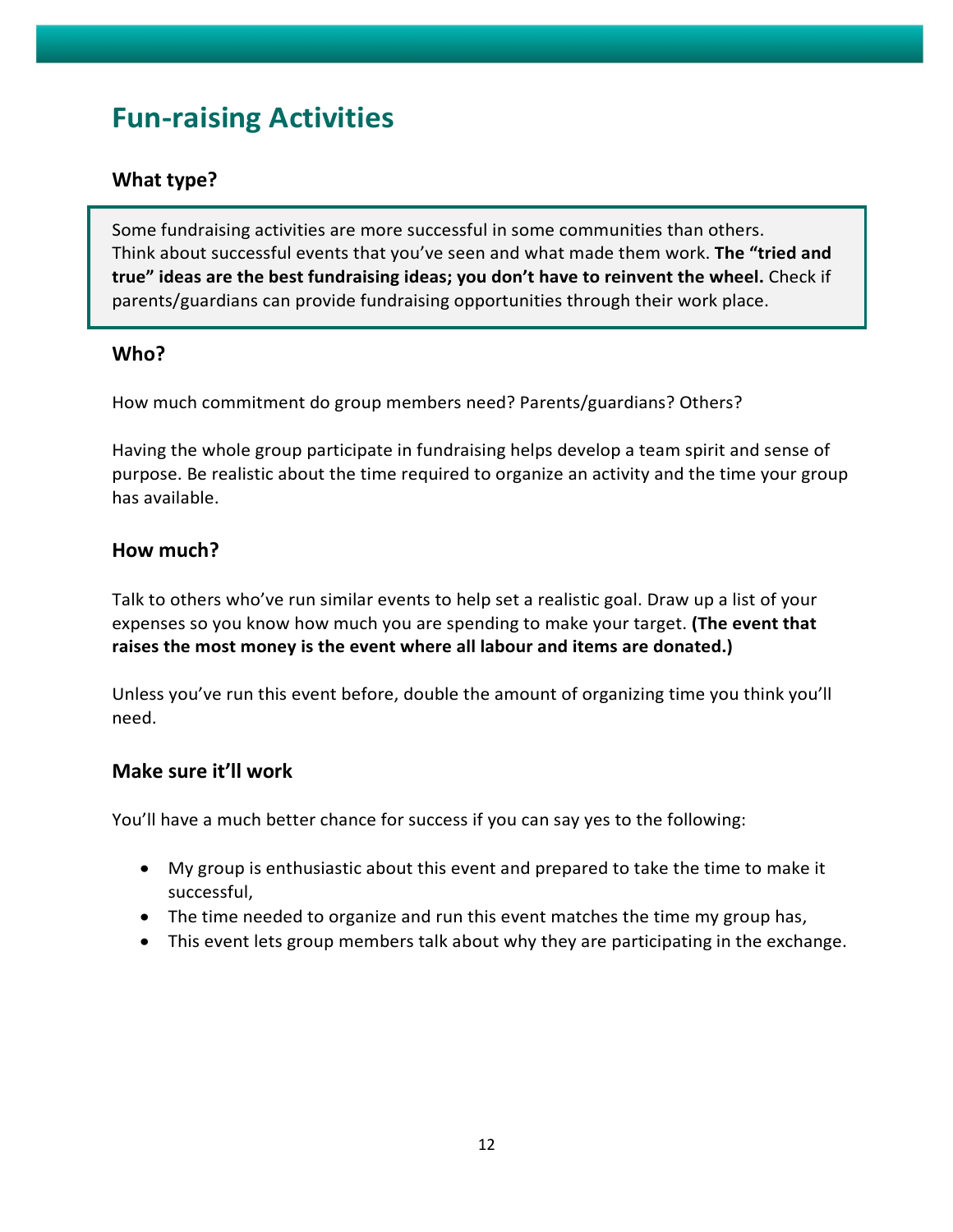# <span id="page-12-0"></span>**Fundraising Ideas**

Make sure to verify your local by-laws and any school or organization policies around casino events, raffles, and draws before organizing such events.

#### **Sales**

- Arts and crafts, hot dogs, flowers, baked goods, popcorn, fair-trade chocolate, light bulbs, rummage or yard.
- **Christmas booths:** If your city has a "flea market" type craft sale or activity planned during a holiday season, you could set up a booth (eggnog sales, mistletoe, ornaments, etc.).
- **Christmas tree pick-up:** Partner with a Christmas tree company to organize to have people pick up Christmas trees in exchange for a donation at your school or organization.
- **Pumpkin sales:** Your group could take orders 2 weeks prior to Halloween. See if any farms or stores are willing to sponsor your exchange and donate the pumpkins at a discounted price or for free.

#### **School or community events**

- Pancake breakfasts, community lunches, potluck dinners
- Bottle drives, car washes
- Movie night (with free popcorn)
- Carnivals
- Dance or sock hop
- **Concerts and talent shows:** Many of the people at your community are quite talented, or have friends who are. Ask them to perform at a concert or talent show and sell tickets in advance.
- **Sports Tournament:** Pick a sport popular in your area. A well-organized tournament can draw a large number of participants.

#### **Hire-a-youth projects**

- Services auction
- Delivering flyers for local businesses
- Landscaping
- Working at canteens or concessions
- Telephone soliciting for charitable organizations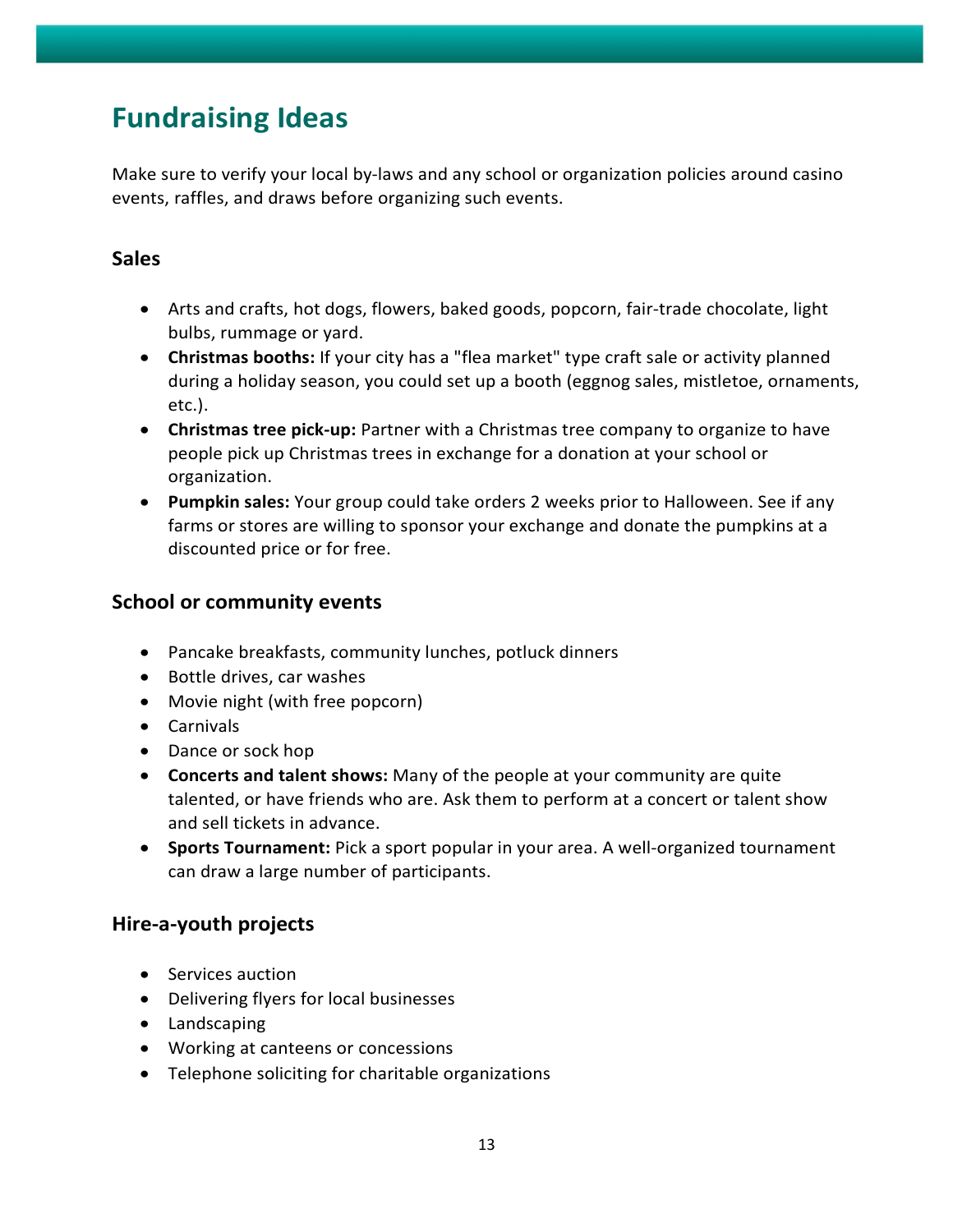#### **Pledges**

- **Ping pong-a-thon:** You could have a Ping-Pong marathon where you ask for donations and ask people to pledge money for a certain number of hours played.
- **Craft-a-thon:** Charge an entrance fee for people to join a full event of crafting. If any youth participants are good with arts, you can have them facilitate a craft project with the group.

#### **Raffles-drawings**

- **Raffle:** Approach local restaurants, stores and all sorts of merchants for donations of dinners and other products. (Thanksgiving turkeys, gift cards, sports merchandise, etc.)
- **Drawings:** You can hold drawings in conjunction with a Pancake Breakfast or dinner. Approach local businesses and ask to donate prizes. Attach the ticket for the drawing to the Pancake Breakfast ticket and list the prizes on the tickets.

Keep a list of everyone who supports your exchange—people who give money or in-kind gifts and all volunteers. You must send thank-you letters to each one. You could also acknowledge donors and volunteers in a newsletter, newspaper ad or at a special event when your twin group is visiting.

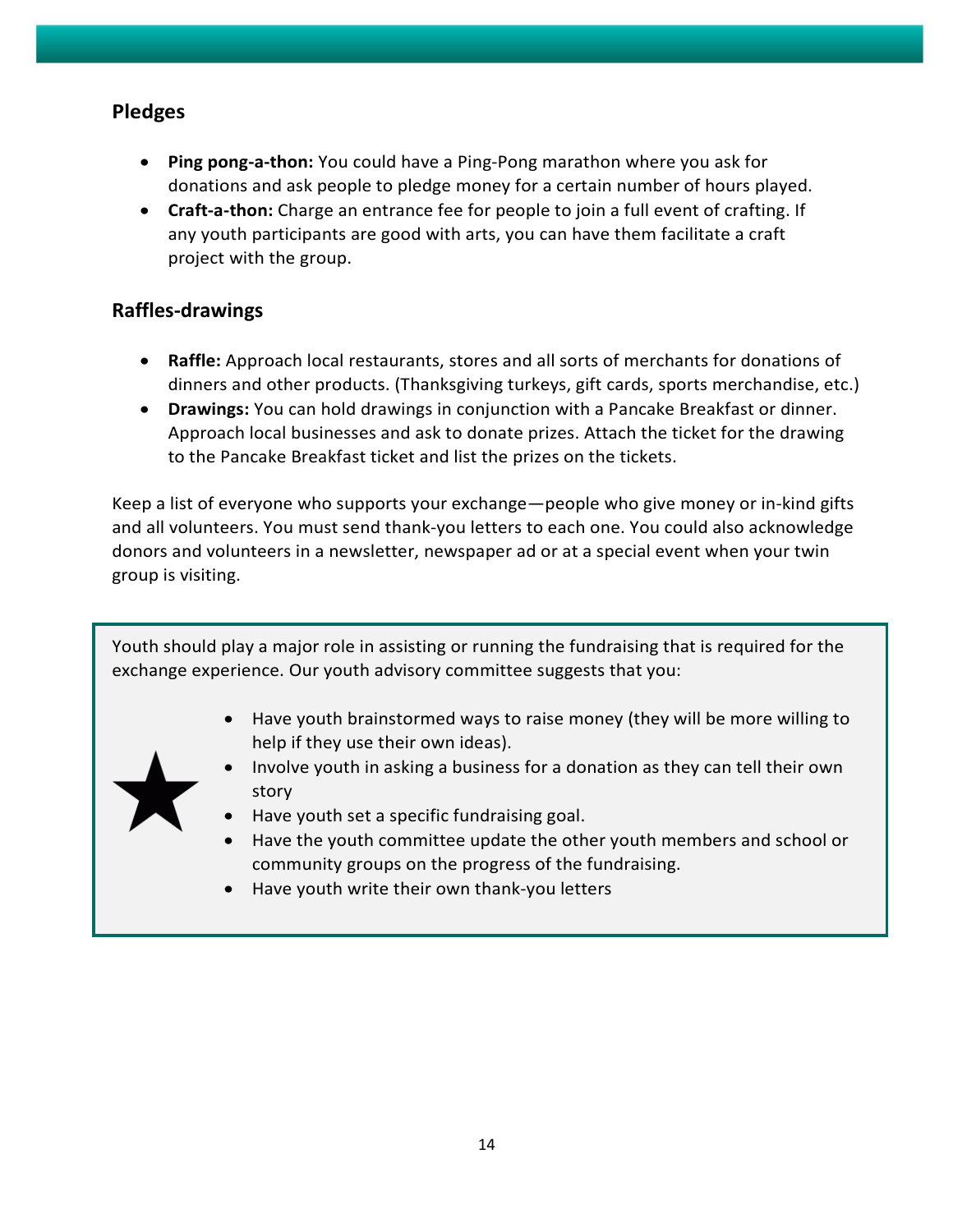# <span id="page-14-0"></span>**Templates**

# **Sample Letter for Friendraising**

Dear Sylvie, Manager Local Bank

Our school has been chosen to participate in YMCA Youth Exchanges Canada, which supports youth exchanges across Canada. Twenty youth will be going to Regina, Saskatchewan to spend one week in the homes of their twin, and then 20 students from Regina will be spending one week here.

This is a wonderful educational opportunity and the students have been preparing for a long time for this experience. They have been learning about the Regina community, corresponding with their twins, and we're now busy raising money! We plan to raise \$2,400 through a teen dance, bake sales, a raffle, and other activities. All the travel costs for both groups, about \$16,000, are covered by the Government of Canada through YMCA Youth Exchanges Canada. As the total cost of our exchange is \$16,000+ \$3,260, we hope to raise the remainder from people like you.

We believe this exchange has value for our whole community as all of us will be enriched by our visitors' visit. When our students come back from their stay in the west, they will share their experience with us, through a slide show and talks, at a public evening. I am writing to request your financial support of our exchange. A gift of \$200 would go a long way to helping us reach our goal.

Enclosed is a YMCA Youth Exchanges Canada sheet for your information. I hope we can talk about our exchange at your convenience. I will telephone you next week to set up a time.

Your friend,

(Parent of an Exchange participant)